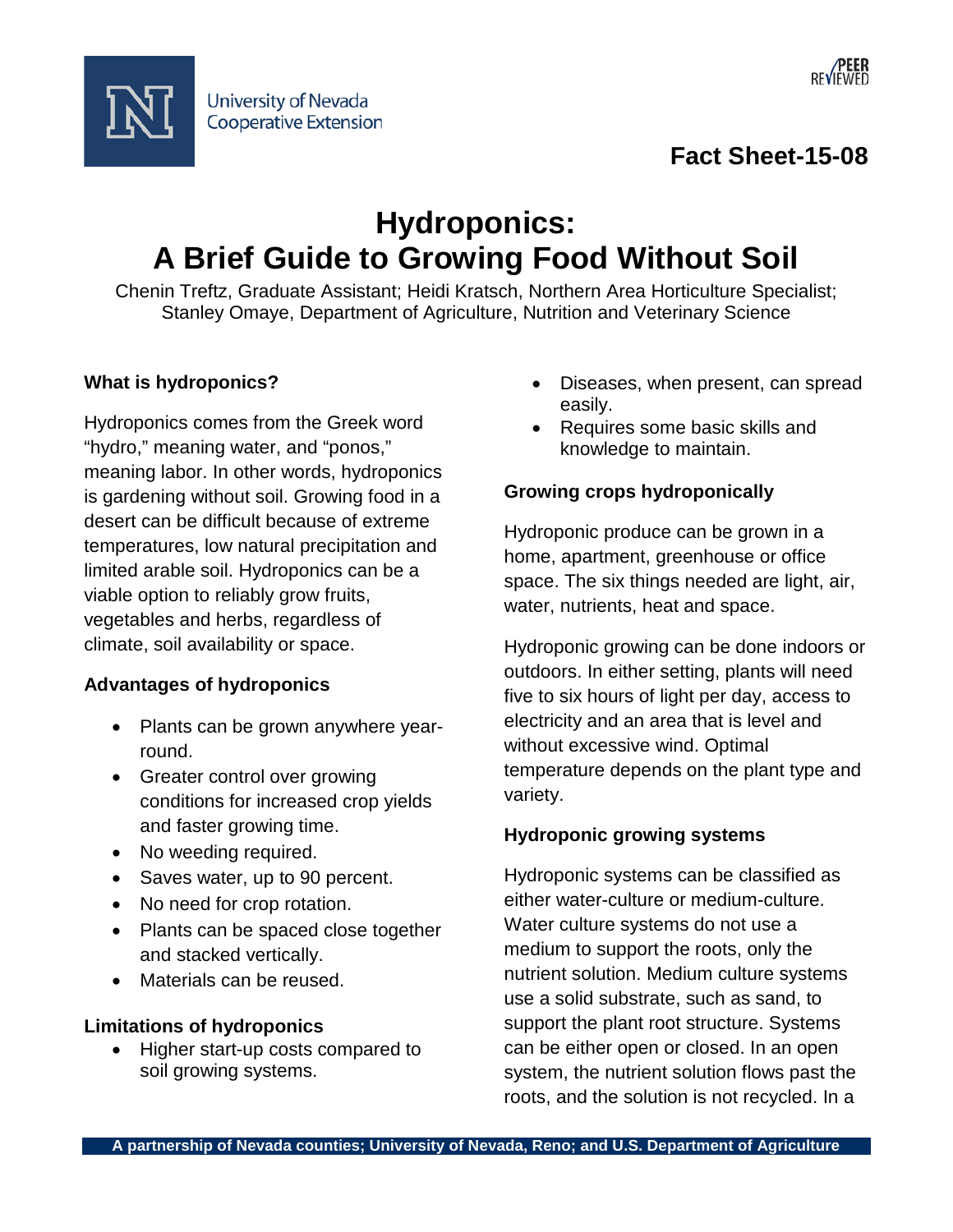closed system, the surplus nutrient solution is recovered, recharged and recycled through the system.

Water-culture systems use one of the following three methods:

- Nutrient film technique (NFT): Plant roots are placed in a small-diameter PVC tube or trough, and the nutrient solution flows across the roots forming a nutrient-dense film of water around them. NFT systems can be open or closed.
- Raft or floating system: Plants are supported by sheets of Styrofoam floated on aerated nutrient solution. The roots hang through small holes in the Styrofoam and are suspended in the solution. Raft systems are closed, and the nutrient solution must be frequently monitored and adjusted.
- Aeroponics: Plants are placed in a supporting container; the roots are suspended in air. The roots are misted with nutrient solution rather than being immersed in it. Aeroponic systems can be open or closed.

Medium-culture systems use one of the following methods:

- Ebb-and-flow system: Nutrient solution is pumped from a reservoir into the grow bed, flooding the medium. Nutrient solution drains back to the reservoir by gravity. This is an example of a closed system, in which the nutrient solution is recycled.
- Drip system: Nutrient solution is provided to plants, supported in a solid medium, by drip irrigation. Modifications of this system have

resulted in various commercial applications, such as the tower garden, in which plants are supported in a vertical PVC pipe by a porous medium. Nutrient solution is applied from the top of the pipe by a drip emitter. Nutrient solution can be either recycled (closed) or discarded (open).

• Subirrigation system: Plants are grown in a porous medium. Nutrient solution is transported to the roots by high capillary action.

# **Media selection for medium-culture systems**

The hydroponic medium must provide oxygen, water, nutrients and support for the plant. Medium moisture retention is determined by its particle size, shape and porosity. Popular choices for media are foam, gravel, perlite, rockwool, sand, Hydroton (Fig. 1), coco coir and pumice. Each medium has advantages and limitations, and the choice will reflect availability, cost, quality and type of hydroponic system used.

Rockwool, a mineral fiber derived from basaltic rock, is the most popular hydroponic medium. It provides rapid crop turnaround and minimal risk of crop failure. The open rockwool system also limits diseases in the system.

Fig. 1. Hydroton is a popular medium for hydroponic growing systems. It is made from expanded clay, has a neutral pH and is reusable.

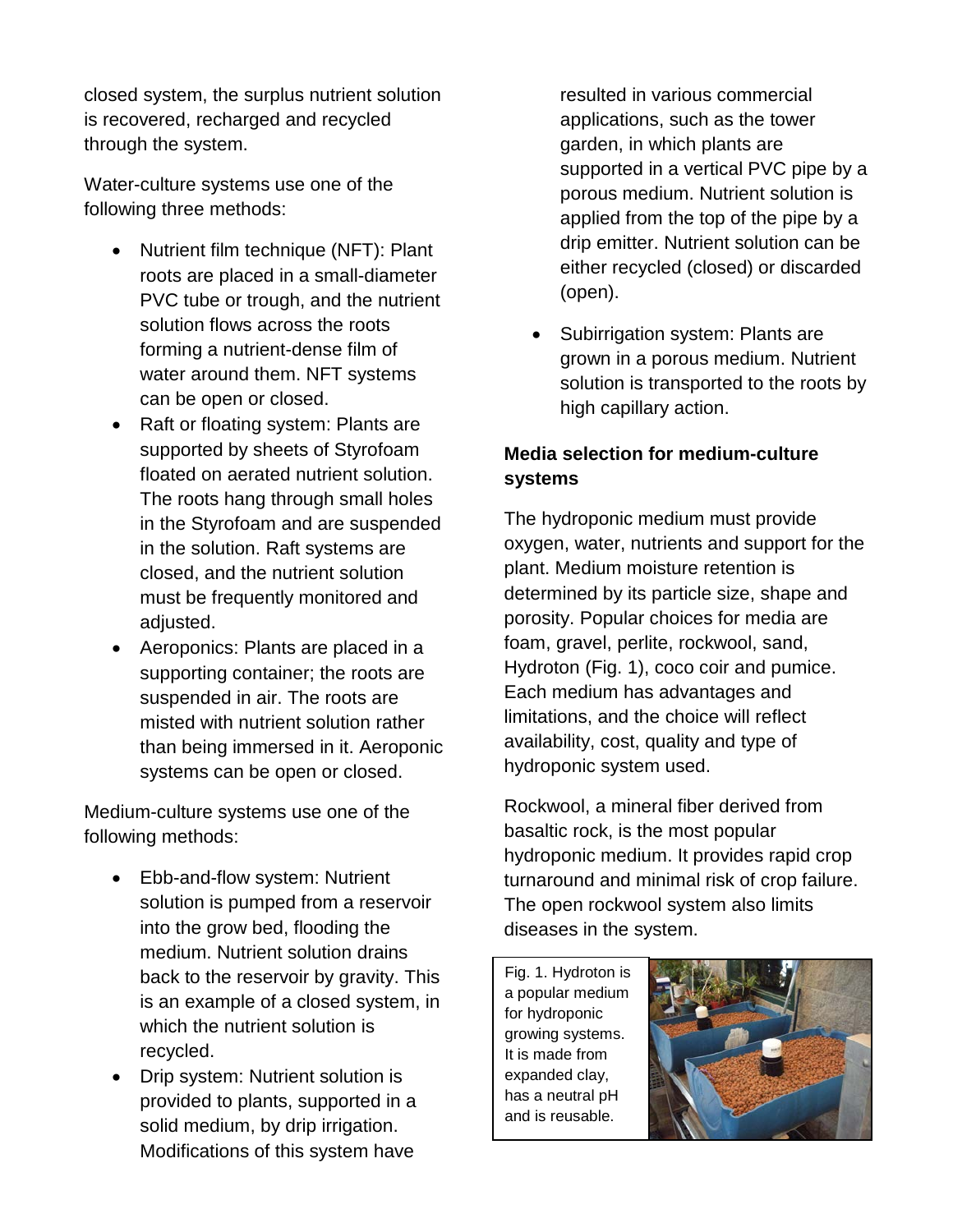## **Nutrient solutions**

Nutrients are provided to the plant by dissolving fertilizer salts in water. The two options for obtaining nutrient solutions are purchasing a commercial solution or making your own stock solution. An optimum formulation depends on several variables, such as the plant species, stage of plant growth, part of the plant representing the harvest, season during growing and the weather (if outdoors).

#### **Managing the hydroponic system**

Recharging the nutrient solution:

In an open system, the nutrient solution is used only once on crop plants. In a closed system, the nutrient solution is used once, then analyzed for pH and nutrients and adjusted to the proper levels. It must also be sterilized to control the spread of pathogens, and returned to the plants. Common methods for sterilization include heat, ultraviolet radiation and ozone.

Sterilizing hydroponic media:

Medium-culture hydroponic systems are susceptible to pathogenic microorganisms accumulating in the medium with each successive crop. For best results, it is recommended to sterilize the system in between each crop.

## Sterilization:

- Steam sterilization is effective at 180 F for at least a half hour, and is effective at cleaning beds up to 8 inches in depth.
- Chemical sterilization is used when steam sterilization is not feasible. Bleach is commonly used and should be applied at a concentration of 10,000 parts per million. The

solution should be allowed to sit on the medium for half an hour, and then the medium should be rinsed thoroughly. Other options are formaldehyde (as a fungicide), chloropicrin (as an insecticide), Vapam (water-based fumigant) or basamid (granular soil fumigant). Many of these chemicals are toxic to humans; those applying these chemicals should read the label carefully for use and safety information about the product.

Pest and disease management:

Integrated pest management (IPM) is the most effective and environmentally sensitive approach for both commercial and home hydroponic settings. IPM is not a single pest control method but one that is based on frequent monitoring and use of a variety of management techniques that depend on user tolerance to pests and severity of the outbreak. The grower should set action thresholds based on economic threat, monitor and identify pests, practice prevention and control for both effectiveness and risk. The grower must use the most appropriate IPM technique for the situation at hand.

# **Nutritional quality of hydroponically grown produce**

No conclusive evidence is available regarding the nutritional quality of hydroponically grown produce as compared to soil-grown produce. Since hydroponics allows for control over all aspects of growing conditions, it is thought that hydroponically grown crops may eventually be superior to soil-grown crops in nutritional quality.